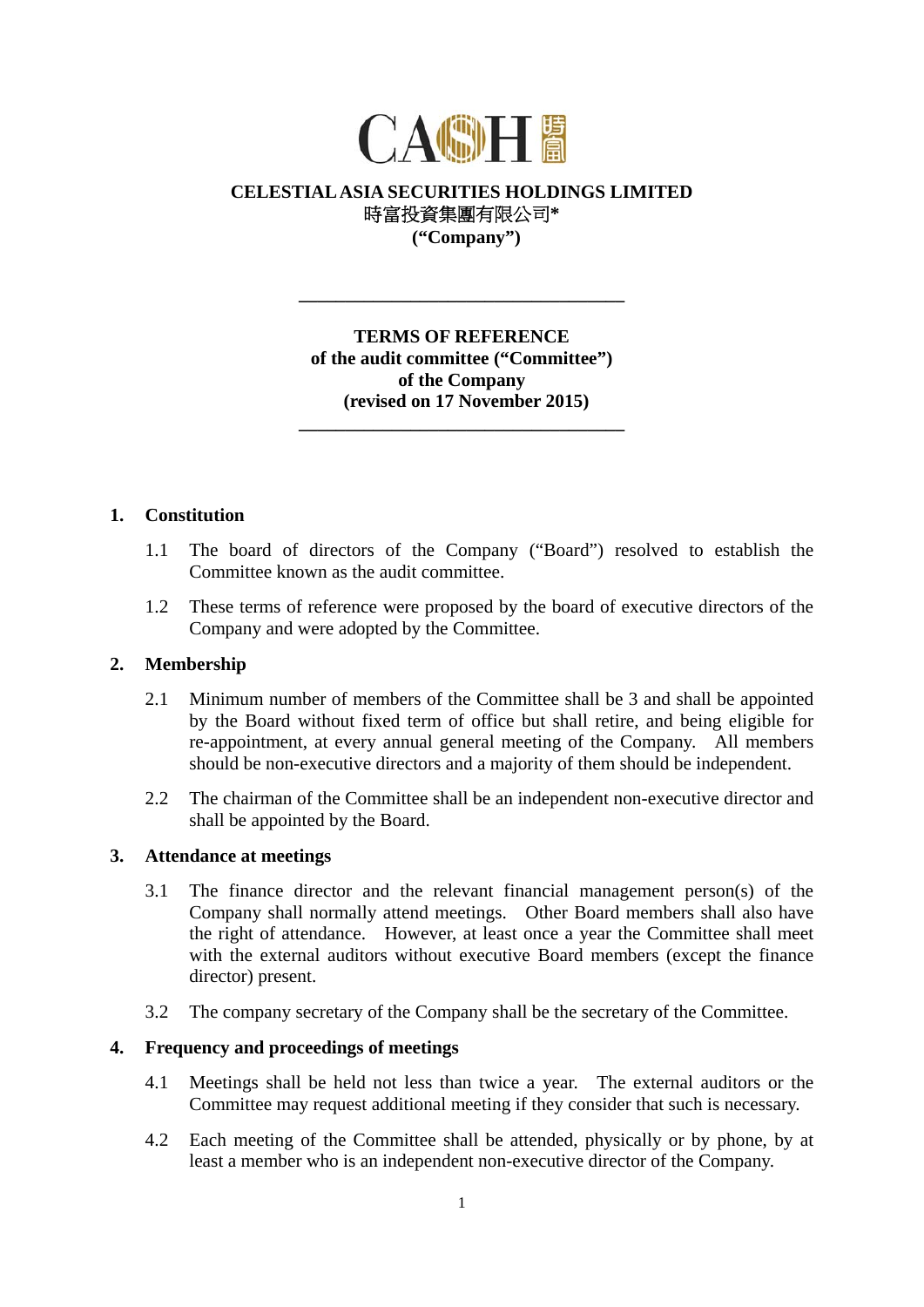# **5. Authority**

- 5.1 The Committee is authorized by the Board to investigate any activity within its terms of reference. It is authorized to seek any information it requires from any employee and all employees are directed to co-operate with any request made by the Committee.
- 5.2 The Committee is authorized by the Board to obtain outside legal or other independent professional advice and to secure the attendance of outsiders with relevant experience and expertise if it considers this necessary.

## **6. Duties**

The duties of the Committee shall be:

*Relationship with the Company's auditors* 

- 6.1 to consider the appointment, reappointment and removal of the external auditor, the audit fee and terms of engagement of the external auditor, and any questions of its resignation or dismissal;
- 6.2 to discuss with the external auditor before the audit commences, the nature and scope of the audit, and ensure co-ordination where more than one audit firm is involved;
- 6.3 to review and monitor the external auditor's independence and objectivity and the effectiveness of the audit process in accordance with applicable standards;
- 6.4 to develop and implement policy on engaging an external auditor to supply non-audit services;

## *Review of the Company's financial information*

- 6.5 to monitor integrity of the Company's financial statements and annual report and accounts, half-year report and, if prepared for publication, quarterly reports, and to review significant financial reporting judgements contained in them. In reviewing these reports before submission to the Board, the Committee should focus particularly on:
	- 6.5.1 any changes in accounting policies and practices;
	- 6.5.2 major judgmental areas;
	- 6.5.3 significant adjustments resulting from the audit;
	- 6.5.4 the going concern assumption and any qualifications;
	- 6.5.5 compliance with accounting standards;
	- 6.5.6 compliance with the Listing Rules and legal requirements in relation to financial reporting.
- 6.6 to consider any significant or unusual items that are, or may need to be, reflected in the report and accounts, it should give due consideration to any matters that have been raised by the Company's staff responsible for the accounting and financial reporting function, compliance officer or auditors;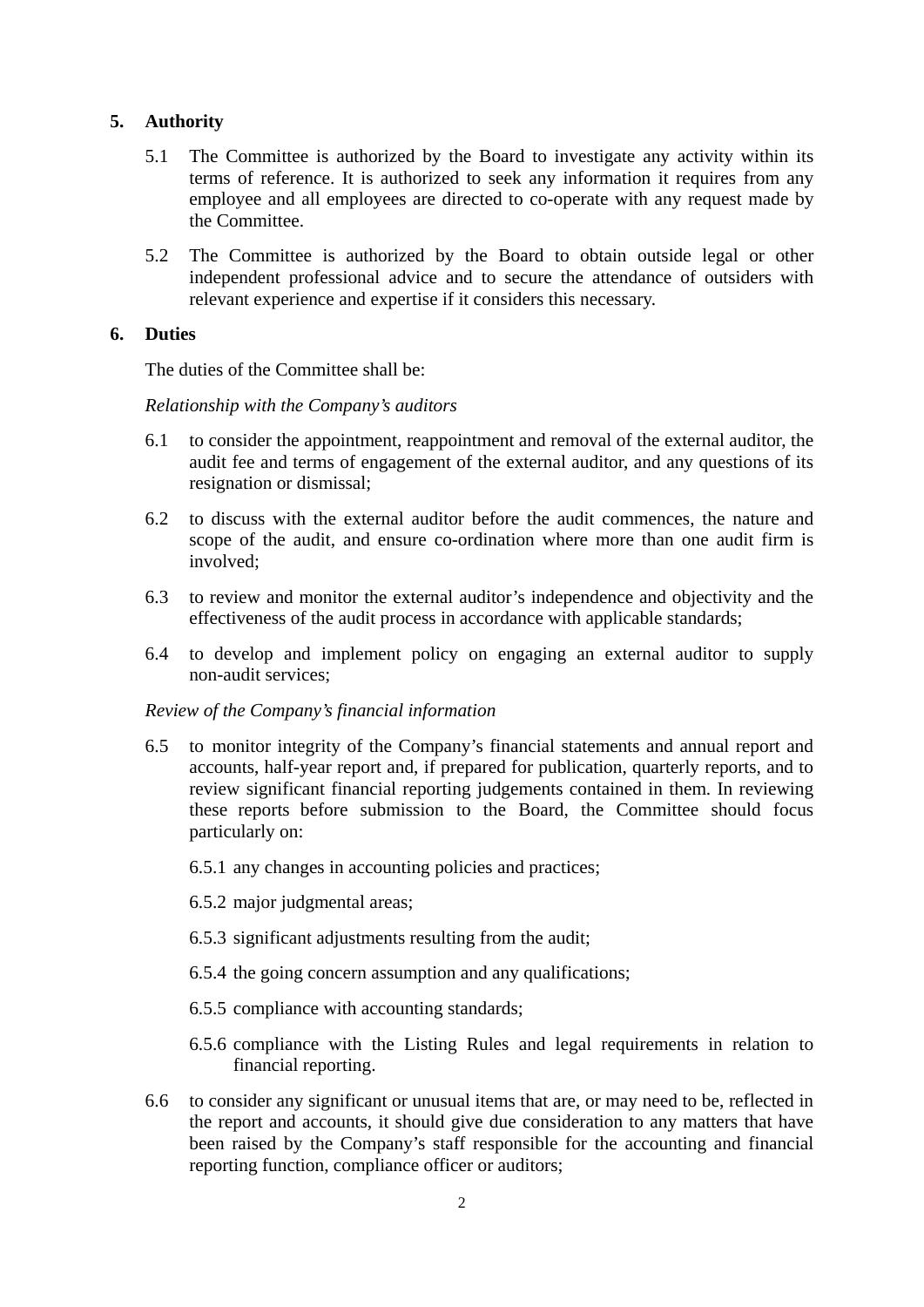*Oversight of the Company's financial reporting system, risk management and internal control systems* 

- 6.7 to review the Company's financial controls, and unless expressly addressed by a separate board risk committee, or by the board itself, to review the Company's risk management and internal control systems;
- 6.8 to discuss the risk management and internal control systems with management to ensure that management has performed its duty to have effective systems. This discussion should include the annual review of the adequacy of resources, staff qualifications and experience, training programmes and budget of the Company's accounting, internal control and financial reporting function;
- 6.9 to consider major investigation findings on risk management and internal control matters as delegated by the Board or on its own initiative and management's response to these findings;
- 6.10 where an internal audit function exists, to ensure co-ordination between the internal and external auditors, and to ensure that the internal audit function is adequately resourced and has appropriate standing within the Company, and to review and monitor its effectiveness;
- 6.11 to review the group's financial and accounting policies and practices;
- 6.12 to review the external auditor's management letter, any material queries raised by the external auditor to management about accounting records, financial accounts or systems of control and management's response;
- 6.13 to ensure that the Board will provide a timely response to the issues raised in the external auditor's management letter;
- 6.14 to report to the Board, identifying and making recommendations on any matters where action or improvement is needed;
- 6.15 The Committee should be provided with sufficient resources to perform its duties.
- 6.16 to review arrangements by which employees of the Group can use, in confidence, to raise concerns about possible improprieties in financial reporting, internal control or other matters. The Committee should ensure that proper arrangements are in place for fair and independent investigation of these matters and for appropriate follow-up action;
- 6.17 to act as the key representative body for overseeing the Company's relations with the external auditor; and
- 6.18 to consider other topics, as referred to the Committee by the Board from time to time.